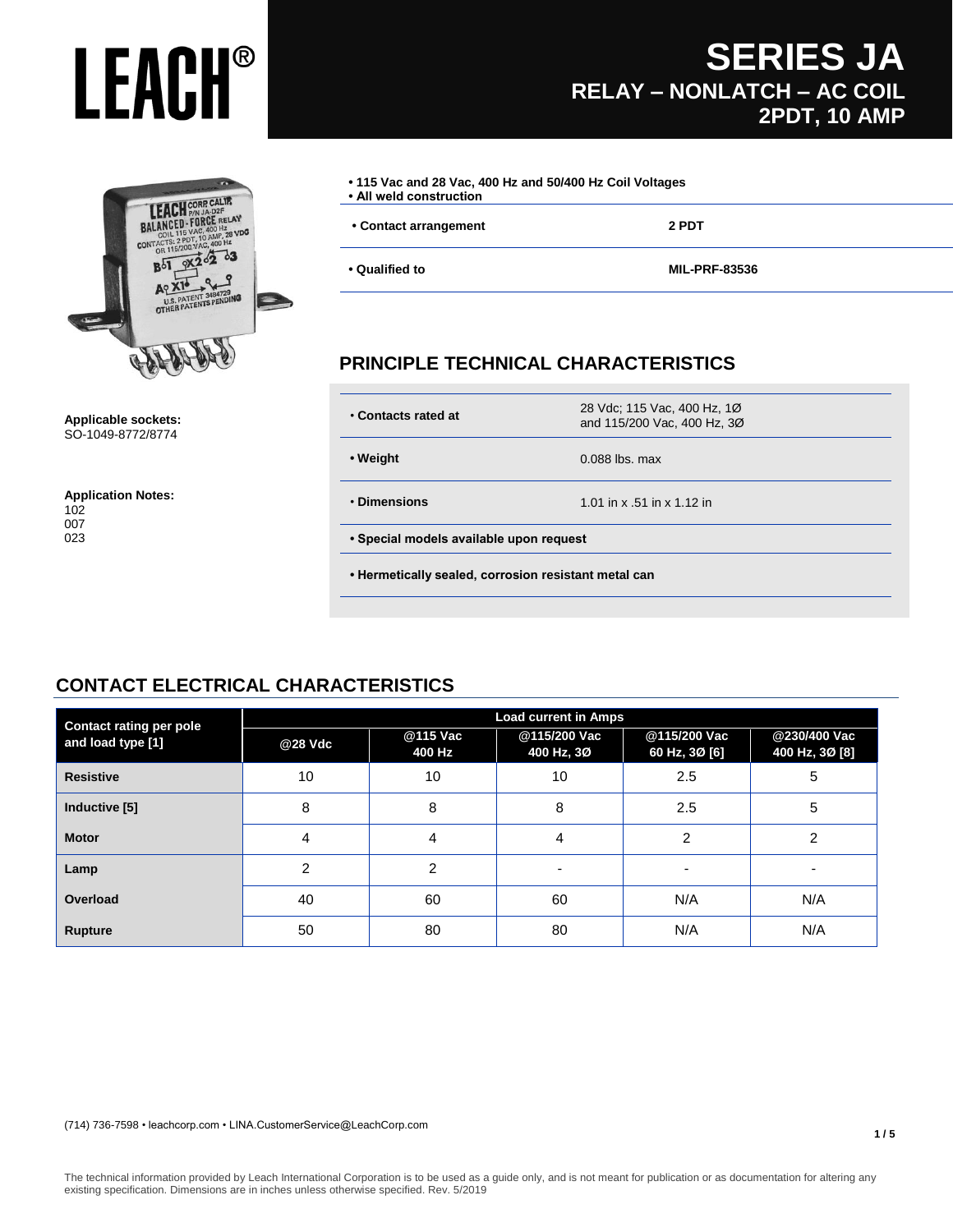## **SERIES JA RELAY – NONLATCH – AC COIL 2PDT, 10 AMP**

### **COIL CHARACTERISTICS (Vac)**

|                                             | <b>Vac 400 Hz</b> |       | Vac 50 through 400 Hz |     | Vac 400 Hz [6] |
|---------------------------------------------|-------------------|-------|-----------------------|-----|----------------|
| CODE                                        | Е                 | F     |                       | Κ   |                |
| Nominal operating voltage                   | 28                | 115   | 28                    | 115 | 230            |
| <b>Maximum operating voltage</b>            | 30                | 122   | 30                    | 122 | 248            |
| Maximum pickup voltage                      |                   |       |                       |     |                |
| - Cold coil at $+125^\circ$ C               | 22                | 90    | 23                    | 95  | 180            |
| - During high temp test at +125° C          | 24.4              | 95.4  | 24.6                  | 100 | 185            |
| - During continuous current test at +125° C | 25.6              | 103.5 | 25.9                  | 105 | 195            |
| Maximum drop-out voltage                    | 10                | 30    | 10                    | 30  | 60             |
| Coil current max milliAmperes at +25° C     | 240               | 40    | 100                   | 24  | 22             |

### **GENERAL CHARACTERISTICS**

| <b>Temperature range</b>                               | -70°C to +125°C                                |
|--------------------------------------------------------|------------------------------------------------|
| Minimum operating cycles (life) at rated load          | 100,000                                        |
| Minimum operating cycles (life) at 25% rated load      | 400,000                                        |
| Dielectric strength at sea level                       |                                                |
| - All circuits to ground and circuit to circuit        | 1250 Vrms                                      |
| - Coil to ground                                       | 1000 Vrms                                      |
| Dielectric strength at altitude 80,000 ft              | 500 Vrms [2]                                   |
| <b>Insulation resistance</b>                           |                                                |
| - Initial (500 Vdc)                                    | 100 M $\Omega$ min                             |
| - After environmental tests (500 Vdc)                  | 50 M $\Omega$ min                              |
| Sinusoidal vibration (A, D and J mounting)             | 0.12 d.a. / 10 to 70 Hz<br>30G / 70 to 3000 Hz |
| Sinusoidal vibration (G mounting)                      | 0.12 d.a. / 10 to 57 Hz                        |
|                                                        | 20G /57 to 3000 Hz                             |
| <b>Random vibration</b>                                |                                                |
| - Applicable specification                             | MIL-STD-202                                    |
| - Method                                               | 214                                            |
| - Test condition - A, D and J mounting                 | 1G (0.4G <sup>2</sup> /Hz, 50 to 2000 Hz)      |
| - Test condition - G mounting (E in track)             | 1E (0.2G <sup>2</sup> /Hz, 50 to 2000 Hz)      |
| - Duration                                             | 15 minutes each plane                          |
| Shock (A, D and J mounting)                            | 200G / 6ms                                     |
| <b>Shock (G mounting)</b>                              | 100G / 6 ms                                    |
| Maximum contact opening time under vibration and shock | $10 \mu s$                                     |
| Operate time at nominal voltage@25°C                   | 15 ms max                                      |
| Release time at nominal voltage@25°C                   | 50 ms max                                      |
| Contact make bounce at nominal voltage@25°C            | 1 ms max                                       |

Unless otherwise noted, the specified temperature range applies to all relay characteristics.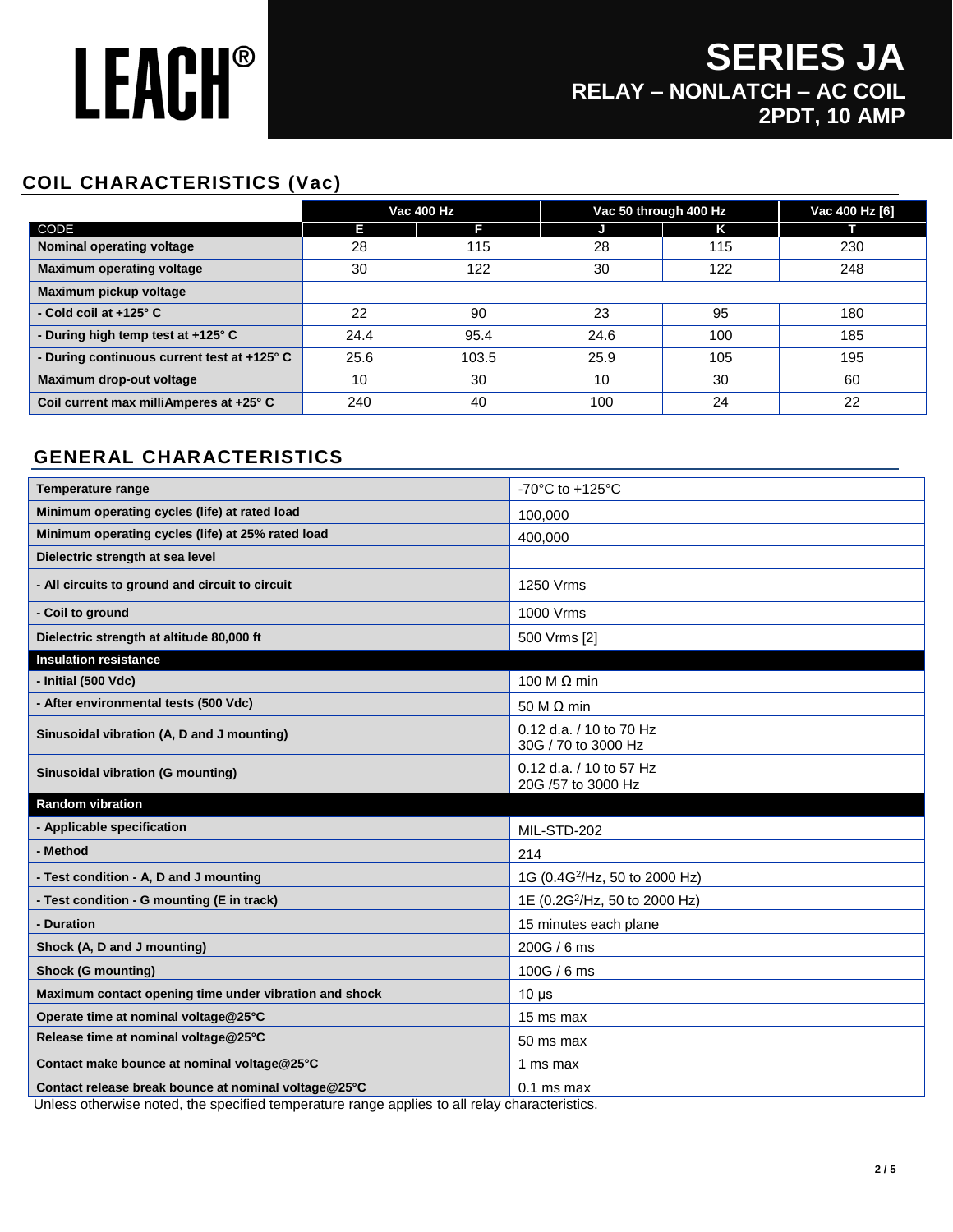## **SERIES JA** RELAY - NONLATCH - AC COIL **2PDT, 10 AMP**

#### Dimensions in inches

Tolerances, unless otherwise specified,  $\pm$  0.03 in

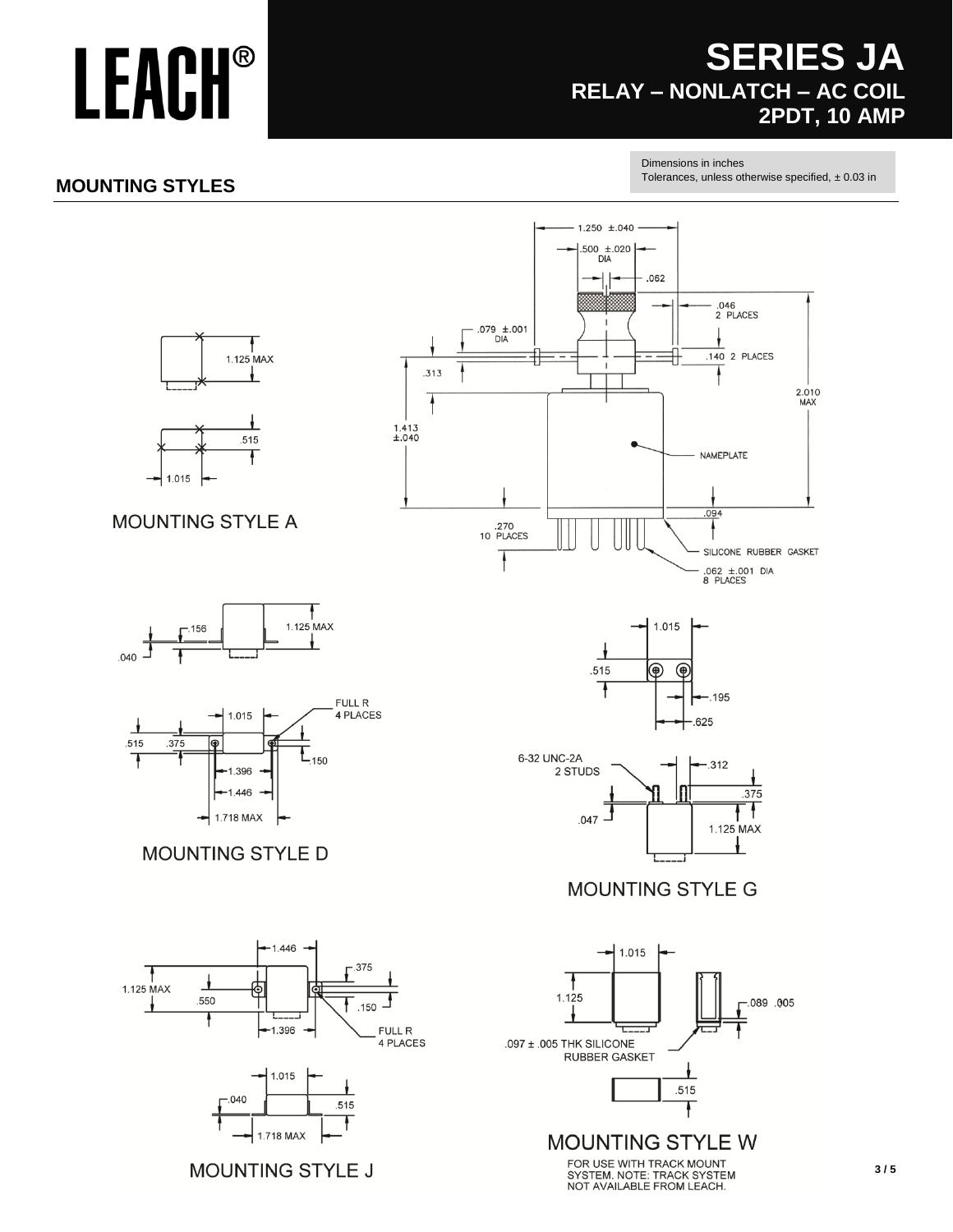### **SERIES JA RELAY – NONLATCH – AC COIL 2PDT, 10 AMP**

### **TERMINAL TYPES**